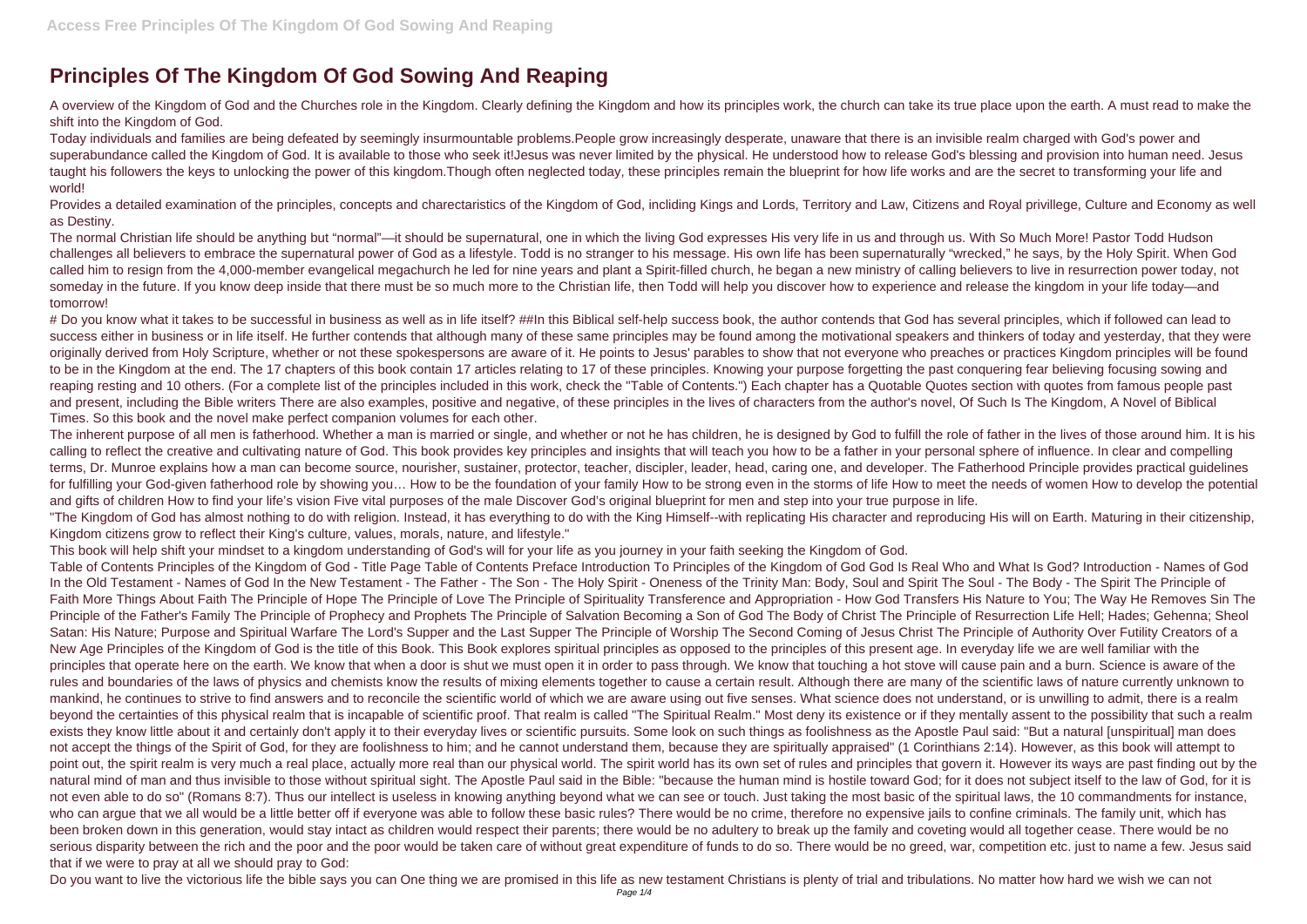escape from the trial and tribulations we will often face in this world. The problem is many of us are living a life of discouragement in the face of these challenges and have lost our sense of joy and victory. We search the scriptures looking for answers to our problems, we look for tools to unlock the success code. This book will delve into the word of God and talk about success from the biblical perspective. How this book will benefit you You will learn the truth about success You will learn principles that work for anyone (christian or not) You will learn the most powerful biblical truths that will propel anyone to success in any field You will learn the powerful key that you must have to succeed You wil learn what true success and wealth as the bible states trully is If you would like to learn these principles please buy today or download with kindle unlimited

The Kingdom of God is here! The defining message of Dr. Myles Munroe's life and work—now available for the first time as a packaged collection. While many remember Dr. Munroe for delivering exceptional teaching on topics such as purpose, potential, vision, praise and worship, leadership, and even relationships, perhaps no revelation has been more important for the individual believer as his message on the Kingdom of God. Dr. Munroe served as a pioneer and prophetic voice, summoning people to experience and enjoy the fullness of their salvation in Christ. This came through discovering their purpose, unlocking their potential, and walking the earth as Kingdom citizens, fueled by Heaven's vision. Dr. Munroe now stands among the great cloud of witnesses in Heaven, still beckoning us onward to become representatives and ambassadors of the Kingdom of Heaven on earth. His voice continues to challenge Christ-followers around the world to fulfill their destinies. Today, Dr. Munroe's Kingdom message is more crucial than ever. In this hour of turmoil and upheaval, embrace your Kingdom purpose!

The practical challenges in this book can help people overcome financial problems and walk in the true riches of the Heavenly Father.

Applying the Kingdom 40-Day Devotional Journal provides important context to living an abundant life through absolute priority for the Kingdom of God. Pastor, author, and teacher Dr. Myles Munroe shares secrets of success through establishing Kingdom priorities for your life. Throughout this 40-Day Devotional Journal, you are given the keys to living a fulfilled life. Based on biblical principles, you will discover how the greatest; Tragedy in life is not death, but life without purpose. Challenge in life is knowing what to do. Mistake in life is being busy but not effective. Failure in life is being successful in the wrong assignment. The principles from Applying the Kingdom will bring an exciting new sense of belonging to your spiritual, emotional, and physical life.

This publications awakens the believer to a myriad of spiritual laws and principles of God which he can take advantage of and enter deeper realms of the spirit. It is worth exploring the divine truth that there are laws and principles that God has put in place by which He governs the universe. These are categorically physical laws which govern the natural realm and spiritual laws which govern the realm of the spirit. For example, there is a law of gravity which stipulates that if you throw an object up in the air, it will evidently crash back onto the earth; the law of floatation which allows ships and boats to float on water, the law of aerodynamics that enables aeroplanes to fly and the law of electricity which helps us generate heat and light energy. The reality is that when we operate in obedience to these physical laws within nature, we reap positive results but when we violate them, the repercussions are severe. However, as much as there are physical laws, there are also spiritual laws which are the highest class of laws governing and controlling the entire universe. In the spiritual realm, God has established a court system with laws, principles and divine protocols which functions just like the court system of the natural realm. Just like physical laws, when we corporate with these spiritual laws, we reap alarming results but when we violate them, we face the consequences. It's a pity that most people do not understand the operation of these divine laws and protocols, which explains why the devil ends taking advantage of their ignorance, thus gaining a legal foothold that grants him the right to ensnare them into debilitating circumstances of poverty, sickness and defeat. There are certain principles that one can tap into in order to walk into the deeper realities of God's power. Just like there are laws of gravity which governs how to operate in the natural realm, there are also spiritual laws that govern the spirit realm or how to operate in the realm of the miraculous. These laws of the supernatural complement each other and are progressions to enter into the greater depths of God. Each of these laws has a specific manifestation that produces something special. However, it is unfortunate that many believers are failing to operate in the realm of the miraculous because they do not understand spiritual laws and principles which they could take advantage of to generate positive results.

We do not have to travel to some foreign country to locate the mission field. Right here, literally in our backyards, the world has come to us. The church's basic mission is to preach the gospel of the kingdom of God; this message has social and political aspects to its application. This is the fundamental responsibility of the church. This message is holistic and affects the total person. As the church develops a comprehensive and practical understanding of missions, this will propel Christians to act out their missional call. The challenge as to how to be truly missional requires those people considered to be disciples to engage their communities in their everyday lives. To capture the full essence of missions, this book introduces a process called strategic evangelism. This process serves to raise awareness by helping to clarify the nature of the structures and practices of the church relating to its missional focus, to develop a better awareness of local missions, and to introduce a process that will assist people to live out the mission by engaging their communities.

This book is about your original purpose for existence and the source of meaning behind your life. In these pages you will discover the Creator's divine motivation, design, and mandate for His creation and your role in that creation. After reading this book, you will be equipped with the knowledge to answer some of the questions addressing the heart cries of humanity in our search for a better world. I am convinced also that you will come to believe, as I do, that there is hope for mankind, but only as we reconnect to the source of creation and our Creator's original concepts for life on planet earth. It is this concern that this book will attempt to address. The goal of this book is to reintroduce the concepts, principles, and nature of true authentic kingdoms as presented by the Creator and show the superior and advantageous nature of kingdom as compared to any religion, political ideology, government system, or social program. Join me as we explore and understand the precepts and principles of "the Kingdom." The present generation of youths living in post-modernism era are spiritually illiterate, with little or no memory of the gospel; living in hyper-sexualized world, hijacked by fashion, music, movies and games. They are hopelessly confused about God, church, morality or faith. They are the generation with super computers in their pocket. They prefer to communicate with emoji rather than words. They are the microwave generation with little preparation and instant result. They know the price of all things, but the value of none. In spite of all the short-comings of this present generation, the youths have great and enviable future in God. They are God's strategic weapon for end-time revival. They will write the last chapter of Book of the Acts. They may not know Greek or Hebrew but will know the God of the three Hebrew children. Discover how you can prepare for your future with basic principles of the kingdom. Fasten your seat belt as I take you on a guided tour to your enviable future, and glorious destiny in Christ. Happy discovery.

The seven Kingdom keys is a prophetic revelation from the womb of the Holy Spirit to open the door to the supernatural manifestation of God's glory, authority and power so that you might dominate your Kingdom inheritance on Earth.After diligently reading the seven Kingdom keys and their operational principles, you will discover the following: The mystery of the seven kingdom keys to unlock your Kingdom destiny and shine forth your glory;The hidden ancient secrets about the believers' Kingdom authority;How to open closed doors to your Kingdom inheritance;How to become a new, polished arrow in God's quiver;How Jesus used the Keys of the Kingdom;The strategic use of the seven Kingdom keys to rule, reign and subdue the kingdom of darkness and dominate your inheritance on Earth; andThe secret to winning every battle in life and fulfilling your Kingdom mandate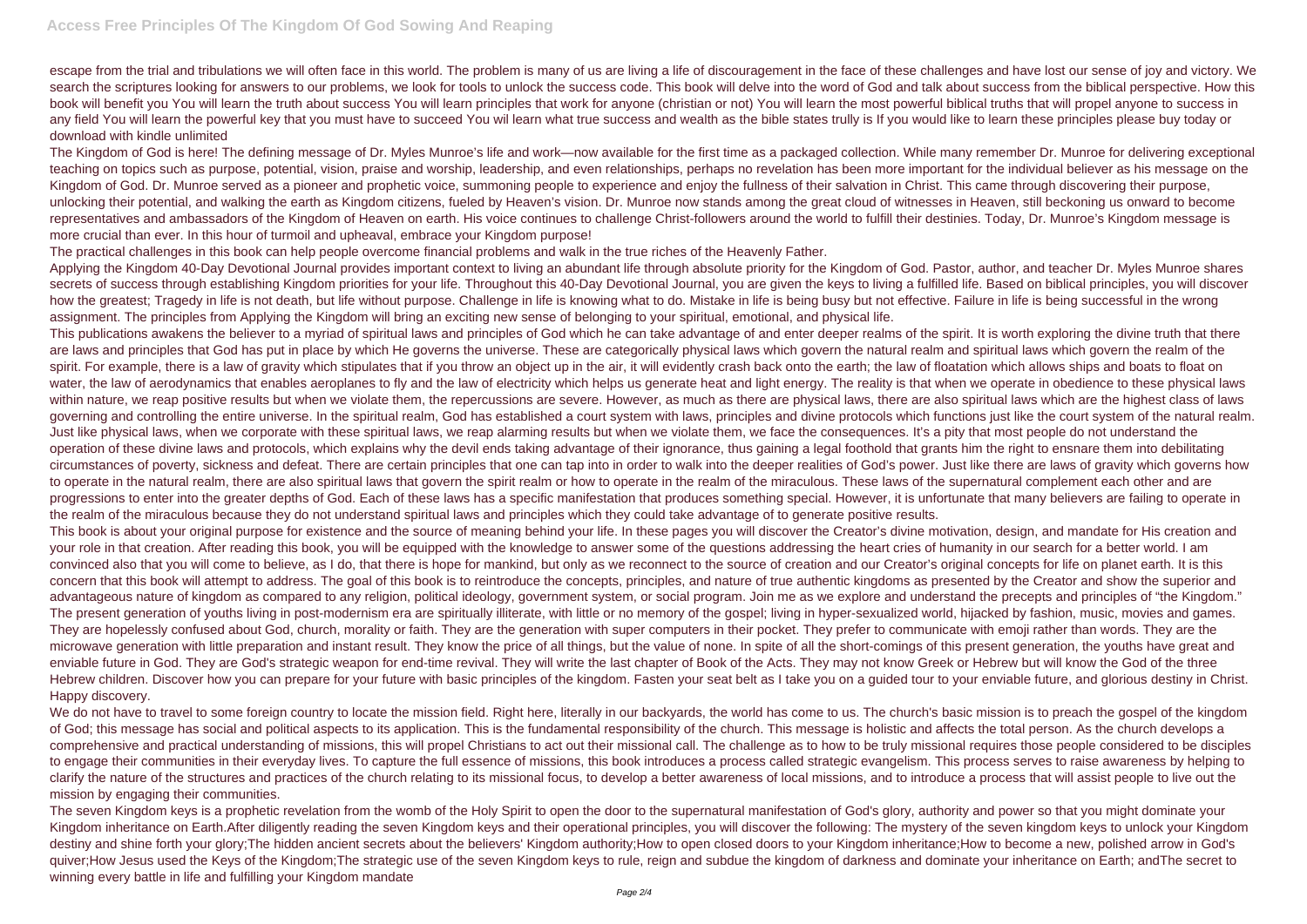Jesus spent more time talking about money and possessions than about heaven and hell combined. But too often weve overlooked or misunderstood his most profound teaching on this topic, from his words in Matthew 6. Far from discouraging his followers from pursuing treasure, Jesus offers us life-changing investment advice. He actually wants us to store up treasures for ourselvesjust not here on earth. Instead, he urges us to store our treasure in heaven, where they will await us, and last forever. We cant take it with usbut we can send it on ahead! The revolutionary concept of The Treasure Principle has transformed how millions view giving. This Revised and Updated edition features a new chapter plus a bonus section addressing frequently asked questions about how to live generously in everyday life. Experience for yourself how the joy of giving can make your life richer, starting today.

Life is not governed by miracles; life is governed by principles! Hebrews 1:3 says, God ..".upholding all things by the word of His power." Friend, have you desperately been hoping for a miracle to change your financial situation? Well, stop hoping for a miracle and start laying hold of the divine principles in God's word that govern your prosperity, and will make the miracle you desire happen! In the Principles of Kingdom Prosperity, I reveal powerful keys that guarantee access into the glorious realm of God-given wealth: Powerful divine truths that'll totally liberate you from all forms of financial bondage, and establish you in a life of unlimited economic dominion forever, alleluia!

Money In Kingdom Principle deals with your purpose and dreams, and empowers you to gain momentum and live the successful life you never through possible. Prophet Ricardo McCallum digs deep, cut straight to the heart, offerings knowledge to the mind, and strength to the spirit.

This publications awakens the believer to a myriad of spiritual laws and principles of God which he can take advantage of and enter deeper realms of the spirit. It is worth exploring the divine truth that there are laws and principles that God has put in place by which He governs the universe. These are categorically physical laws which govern the natural realm and spiritual laws which govern the realm of the spirit. For example, there is a law of gravity which stipulates that if you throw an object up in the air, it will evidently crash back onto the earth; the law of floatation which allows ships and boats to float on water, the law of aerodynamics that enables aeroplanes to fly and the law of electricity which helps us generate heat and light energy. The reality is that when we operate in obedience to these physical laws within nature, we reap positive results but when we violate them, the repercussions are severe. However, as much as there are physical laws, there are also spiritual laws which are the highest class of laws governing and controlling the entire universe. In the spiritual realm, God has established a court system with laws, principles and divine protocols which functions just like the court system of the natural realm. Just like physical laws, when we corporate with these spiritual laws, we reap alarming results but when we violate them, we face the consequences. It's a pity that most people do not understand the operation of these divine laws and protocols, which explains why the devil ends taking advantage of their ignorance, thus gaining a legal foothold that grants him the right to ensnare them into debilitating circumstances of poverty, sickness and defeat. There are certain principles that one can tap into in order to walk into the deeper realities of God's power. Just like there are laws of gravity which governs how to operate in the natural realm, there are also spiritual laws that govern the spirit realm or how to operate in the realm of the miraculous. These laws of the supernatural complement each other and are progressions to enter into the greater depths of God. Each of these laws has a specific manifestation that produces something special. However, it is unfortunate that many believers are failing to operate in the realm of the miraculous because they do not understand spiritual laws and principles which they could take advantage of to generate positive results. Spiritual laws and principles are therefore vital keys that unlock the doors into the supernatural and accentuate an avenue through which the power of God can flow.It is a typical scenario in the body of Christ that so many people have the power but they do not know how to release it. Having the power is one thing and knowing how to tap into the realm of God to release that power is a completely different reality. In the church of Jesus Christ today, God has invested upon believers' tremendous, overwhelming and explosive power and authority but that power is not released as it should because of lack of understanding of spiritual laws and principles governing the realm of the spirit. They have the exousia power but they are not realizing how to tap, activate and exercise it. Failure to tap into the realm of power is what is allowing their homes to be plundered by the enemy without taking authority against it just like Adam allowed the serpent to tempt Eve and deceive her in his presence. It has been noted that a lot of Christians are allowing Satan to dominate their lives and wreak havoc in their families while they are busy crying to God for help. Learning how to tap into the set spiritual laws and principles is therefore vital in birthing forth supernatural manifestations of God's power. You are definitely guaranteed to launch into the greater depths of the miraculous if these spiritual laws and principles are correctly applied, practised and activated. Charles Stanley lays out 30 Life Principles that can help you become more like Christ every day. This is accomplished through the power of His Holy Spirit, and through your own diligence and discipline. In this book, author Charles Stanley lays out 30 Life Principles that can help you in the process. You will learn: "God's Word is an immovable anchor in times of storm," "fight all your battles on your knees and you will win every time," "God acts on behalf of those who wait for Him," and much more. These principles are laid out as a study guide for use in individual devotional or group study—enough for every day of the month. By practicing these 30 Life Principles, you will be cooperating fully with the Spirit of God, and your life will grow into the likeness of Christ. Revised, expanded, and featuring the latest research, this edition of Kingdom Education, by Glen Schultz provides parents, church leaders, and Christian educators with biblical principles on raising their children for Christ.

Origen's On First Principles is a foundational work in the development of Christian thought and doctrine: it is the first attempt in history at a systematic Christian theology. For over a decade it has been out of print with only expensive used copies available; now it is available at an affordable price and in a more accessible format. On First Principles is the most important surviving text written by third-century Church father, Origen. Origen wrote in a time when fundamental doctrines had not yet been fully articulated by the Church, and contributed to the very formation of Christianity. Readers see Origen grappling with the mysteries of salvation and brainstorming how they can be understood. This edition presents G. W. Butterworth's trusted translation in a new, more readable format, retains the introduction by Henri de Lubac, and includes a new foreword by John C. Cavadini. As St. Gregory of Nazianzus, Doctor of the Church, wrote: "Origen is the stone on which all of us were sharpened." But seek ye first the kingdom of God and His righteousness, and all these things shall be added unto you. (Matthew 6:33) At a critical turning point in Sam Jordan's life, his natural desire was to have the material things referred to in the latter part of Matthew 6:33: (All these things shall be added unto you,) "things" being material goods. He believed in God's Word. But he also believed that to follow doctrine he would have to reject any hope of being successful in life and shun all forms of entertainment. This, he realized, was an oversimplification of what it meant to be a Christian. Jordan really didn't think he could be prosperous if he trusted God. As he read the entire verse, he experienced a revelation that changed his whole perspective. God created everything with a definitive purpose. If the thing created fulfilled the created purpose, it was God's promise to supply the necessary provisions. That is the core teaching of Matthew 6:33. Here you will find how Sam Jordan came to realize that God has made provisions for His followers that include protection, guidance, wisdom, and the revelation of many secret things.

The Keys to the Kingdom of Heaven by Jeffrey Dykema Did you know that the keys to the kingdom of heaven are found in the Holy Bible? In The Keys to the Kingdom of Heaven, author Jeffrey Dykema identifies the seven keys to the kingdom of heaven and explains how having these keys is necessary to grow spiritually. Regardless of whether you are a Christian, a practitioner of another religion or someone who is curious about spiritual growth, this book will both inspire and challenge you to grow.